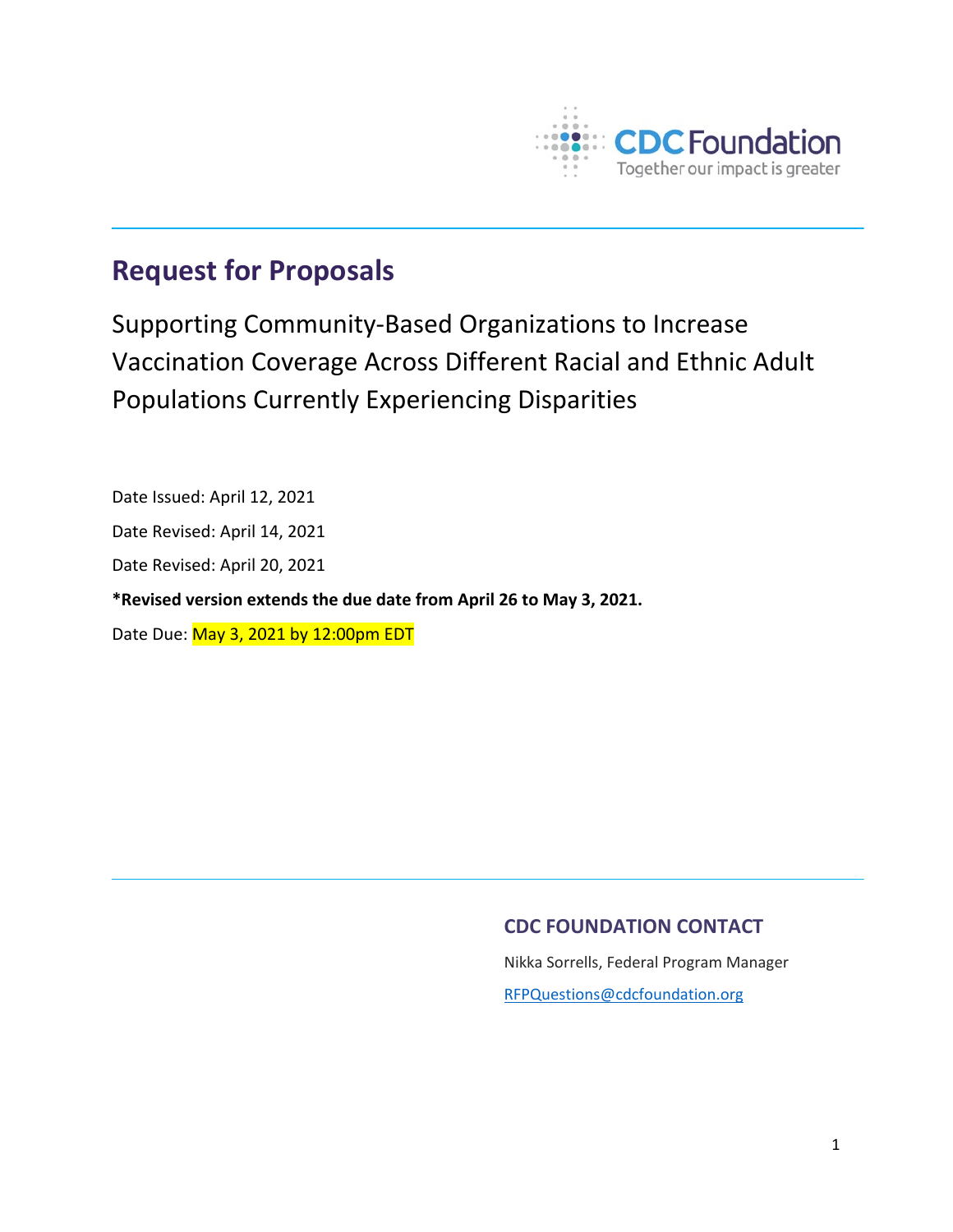# **SECTION I: FUNDING OPPORTUNITY DESCRIPTION**

#### *About the CDC Foundation*

The CDC Foundation is an independent nonprofit and the sole entity created by Congress to mobilize philanthropic and private-sector resources to support the Centers for Disease Control and Prevention's critical health protection work. We are a catalyst for unleashing the power of collaboration between CDC and philanthropies, private entities and individuals to protect the health, safety and security of America and the world. The government has unique capacities as well as limitations. The same is true for the private and philanthropic sectors. We believe that people, groups and organizations have greater positive impact and can accomplish more collectively than individually. By aligning diverse interests and resources and leveraging all parties' strengths, our focused collaborations with private and philanthropic partners help create greater impact than any one entity can alone. Over the past two decades, thanks to our donors, we have launched more than 1,000 health protection programs and raised over \$1 billion to support CDC's work. To keep people healthy, safe and secure, we managed hundreds of CDC-led programs in the United States and in more than 140 countries.

#### *Background*

Vaccination is considered one of the most important public health achievements of the 20th century and continues to offer great promise. Vaccines save lives and improve the quality of life by preventing serious infectious diseases and their consequences. However, the benefits of vaccination are not realized equally across the population of the United States. Adult vaccination coverage remains low nationally and significant racial and ethnic disparities exist. The groups experiencing disparities are also disproportionately affected by COVID-19, at risk for serious illness from COVID-19, and/or at high risk for complications from influenza infection.

In February 2021, the U.S. Centers for Disease Control and Prevention (CDC) launched a grant program, *Reducing Racial and Ethnic Disparities in Adult Immunization*, providing funding and technical assistance to national, state, and local community-based organizations. Made available by CDC's National Center for Immunization and Respiratory Diseases' (NCIRD) Immunization Services Division (ISD), the program invests in new and existing partnerships to support tailored COVID-19 vaccine awareness, access, and confidence activities among various populations and communities in the U.S. The program will also support similar activities for the 2021–2022 influenza season and continue to engage national and community-based partners in this work in the years ahead.

The proposed strategy for CDC to fund organizations at the community level includes funding four national organizations: CDC Foundation, Community Catalyst, RF Catalytic Capital, Inc. and Urban Institute. These four recipients are releasing this jointly developed request for proposals (RFP). Prospective applicants are strongly advised to only apply one time through one of these partners' RFPs. On the application form, an applicant can provide consent for their organization's proposal to be shared across the four partners for funding consideration. The CDC program funding provides an opportunity for an extensive partnership network of awardees to broadly promote vaccination and confidence messaging, while leveraging peer insights and authoritative data resources to inform program activities in diverse racial and ethnic communities. These efforts will enhance the resource and evidence base and provide a way forward to reduce racial and ethnic disparities in adult immunization.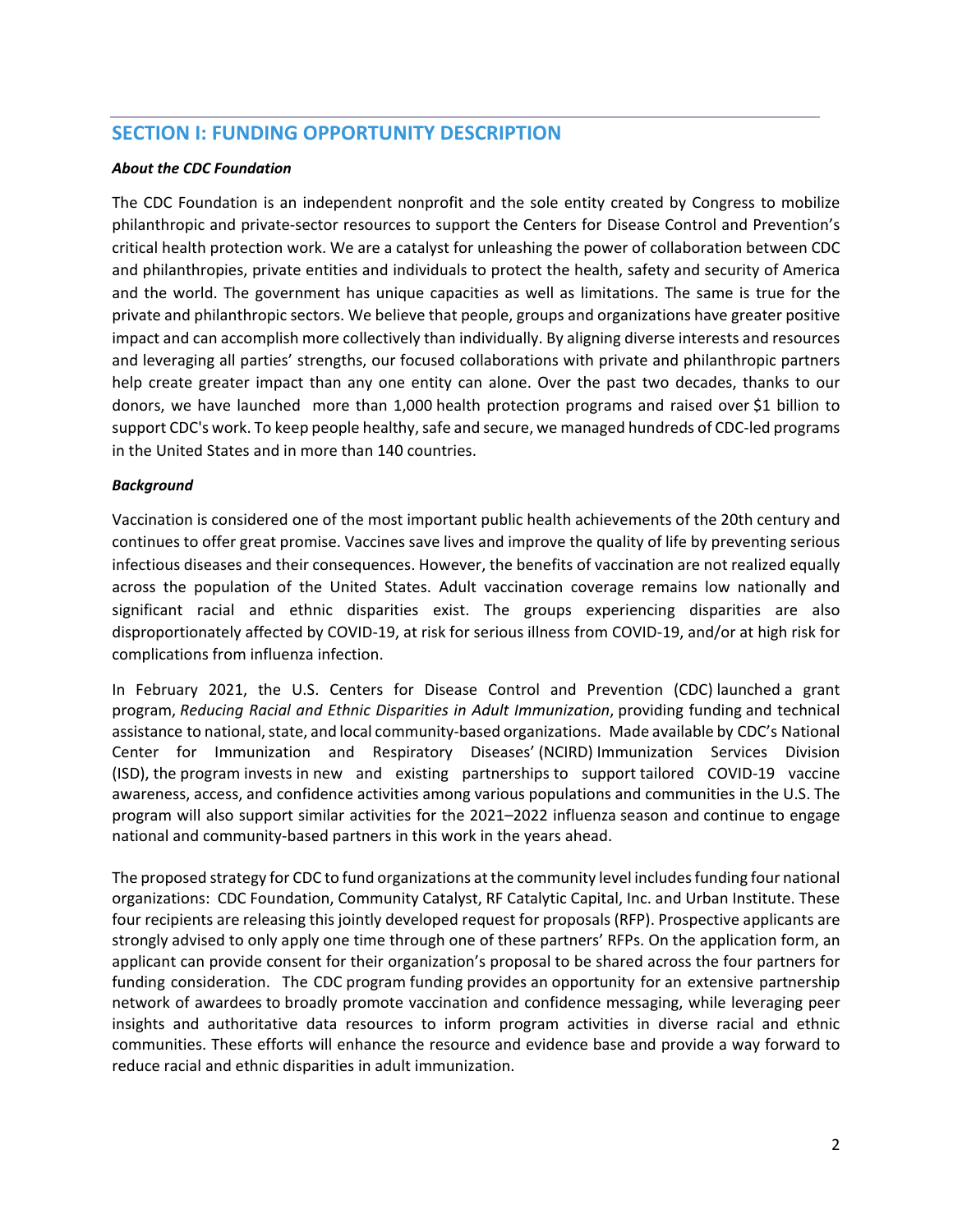#### *Funding Opportunity*

The goal of this Request for Proposals (RFP) is to support efforts to increase influenza and COVID-19 vaccine confidence and uptake for adults in racial and/or ethnic populations experiencing disparities in the United States. The CDC Foundation will fund an estimated 100 community based organizations(CBOs) to: (1) Equip influential messengers by providing trainings and materials; (2) Increase vaccination opportunities and enhance provider partnerships; and (3) Establish partnerships with state and local health departments.

Awardees of this funding opportunity will participate in a larger learning community, which provides access to subject matter experts, group learning opportunities, peer sharing sessions, materials, relationship building, and one-on-one coaching designed to support awardees in conducting activities to increase vaccine confidence and access within priority populations. The learning community will be made up of a large and diverse cohort of national, state, local, and community-based organizations, all working to address health disparities and advance equity in the COVID-19 vaccine rollout. Awardees will also have the opportunity and be encouraged to share lessons learned, success stories, expertise, materials, and solutions through their participation in the learning community.

The *[National Strategy for the COVID-19 Response and Pandemic Preparedness](https://www.whitehouse.gov/wp-content/uploads/2021/01/National-Strategy-for-the-COVID-19-Response-and-Pandemic-Preparedness.pdf)* highlighted that "the COVID-19 pandemic has exposed and exacerbated severe and pervasive health inequities among communities defined by race, ethnicity, geography, disability, sexual orientation, gender identity, and other factors."1 In addition, long-standing systemic health and social inequities have put many people from racial and ethnic groups at increased risk of getting sick and dying from COVID-19<sup>2</sup>. Evidence increasingly shows that some racial and ethnic groups are being disproportionately affected by COVID- $19^2$ .

*[Vaccinate with Confidence](https://www.cdc.gov/vaccines/partners/vaccinate-with-confidence.html)* is CDC's strategic framework to strengthen vaccine confidence and prevent outbreaks of Vaccine Preventable Diseases in the United States<sup>3</sup>. The Framework advances three key priorities:

- **Protect Communities** by supporting states, cities, and counties to find under-vaccinated communities and take steps to protect them.
- **Empower Families** by expanding resources for health care professionals to support effective vaccine conversations with parents and community members.
- **Stop Myths** by working with local partners and trusted messengers to improve confidence in vaccines among at-risk groups.

This funding opportunity aims to address health disparities and advance health equity in communities of color. Through this funding opportunity, support will be provided for CBOs to develop and implement effective health communication and community engagement strategies designed to increase COVID-19 and influenza vaccine confidence and acceptance in communities of color who are at increased risk of getting sick and dying from COVID-19 and influenza. Below is a list of illustrative activities that might be supported under this funding opportunity:

#### *References*

*[<sup>1</sup> https://www.whitehouse.gov/wp-content/uploads/2021/01/National-Strategy-for-the-COVID-19-Response-and-Pandemic-](https://www.whitehouse.gov/wp-content/uploads/2021/01/National-Strategy-for-the-COVID-19-Response-and-Pandemic-Preparedness.pdf)[Preparedness.pdf](https://www.whitehouse.gov/wp-content/uploads/2021/01/National-Strategy-for-the-COVID-19-Response-and-Pandemic-Preparedness.pdf)*

*[<sup>2</sup> https://www.cdc.gov/coronavirus/2019-ncov/community/health-equity/race-ethnicity.html](https://www.cdc.gov/coronavirus/2019-ncov/community/health-equity/race-ethnicity.html)*

*<sup>3</sup><https://www.cdc.gov/vaccines/partners/vaccinate-with-confidence.html>*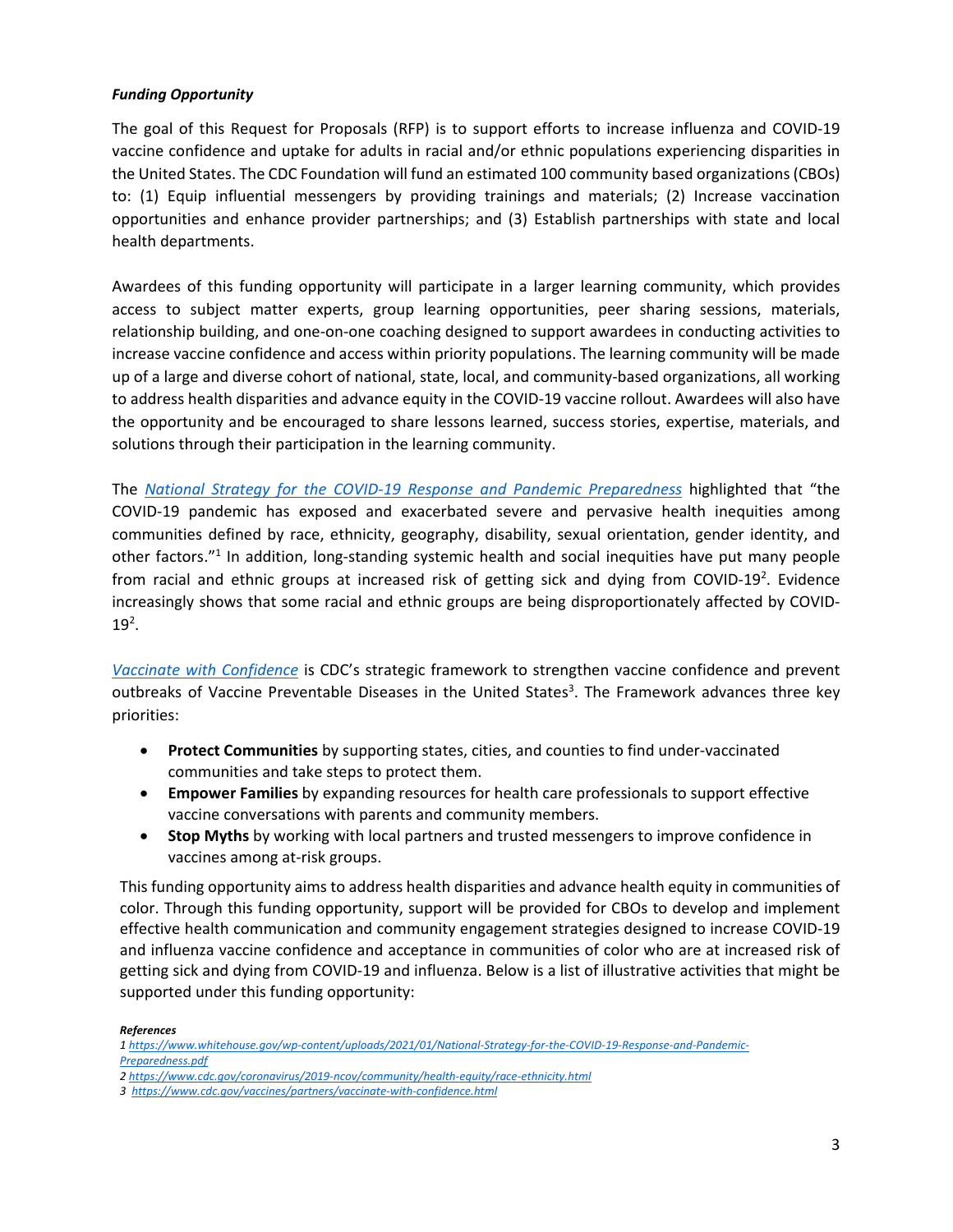- Identify and train trusted community-level spokespersons (e.g., faith leaders, teachers, community health workers, radio DJs, local shop owners, barbers) to communicate the burdens of influenza and COVID-19 and the importance of influenza and COVID-19 vaccination through local media outlets, social media, faith-based venues, community events, and other communitybased, culturally appropriate venues.
- Develop or adapt and implement social media campaign strategies to mitigate and address influenza vaccine and COVID-19 vaccine misinformation and disinformation.
- Develop and tailor education and outreach materials and/or leverage materials from the program and other recipients and CBOs involved in the program.
- Connect vaccination providers with places of worship, community organizations, recreation programs, food banks/pantries, schools and colleges/universities, grocery stores, salons/barber shops/beauticians, major employers, elder housing locations and other key community institutions to set up temporary and/or mobile influenza and COVID-19 vaccination sites, especially in communities experiencing disparities.
- Build partnerships with health care providers to increase provider understanding of the populations of interest and interventions to increase vaccination rates for these populations. Advocate for dialysis centers, prenatal care centers, well-baby care clinics, family planning clinics, dentists' offices, nursing homes, COVID-19 testing sites, and other specific provider sites or programs to deliver influenza vaccines where patients are already seeking care for themselves or their family members.
- Work with vaccination service providers to expand the types of health professionals (e.g., community health workers, patient navigators, patient advocates) and administrative staff (e.g., front desk workers) engaged in promoting vaccination and increasing referrals of individuals to influenza and COVID-19 vaccination sites.
- Provide technology literacy trainings to support increased understanding of virtual technologies commonly employed to schedule vaccination appointments (e.g., how-to guides and events on using Zoom and other virtual meeting technologies)
- Collaborate with state and local health departments state immunization programs in particular – on mobile influenza and COVID-19 vaccination clinics, education campaigns, and other vaccination activities in communities experiencing disparities.

### *Deliverables*

All awardees will be expected to complete the following activities and deliverables below:

- Provide brief monthly progress reports on basic activity metrics (see below list of potential indicators)
- Participate in regularly scheduled conference calls with other awardees and subject matter experts to share progress on activities and discuss lessons learned
- Share sample materials and communication products with the CDC Foundation for dissemination via a soon-to-be developed Resource Hub
- Submit final narrative report to describe: Stakeholder collaboration, successes, challenges, lessons learned, event and activity metrics (i.e.: number of website visitors, hotline callers, virtual event participants, etc.)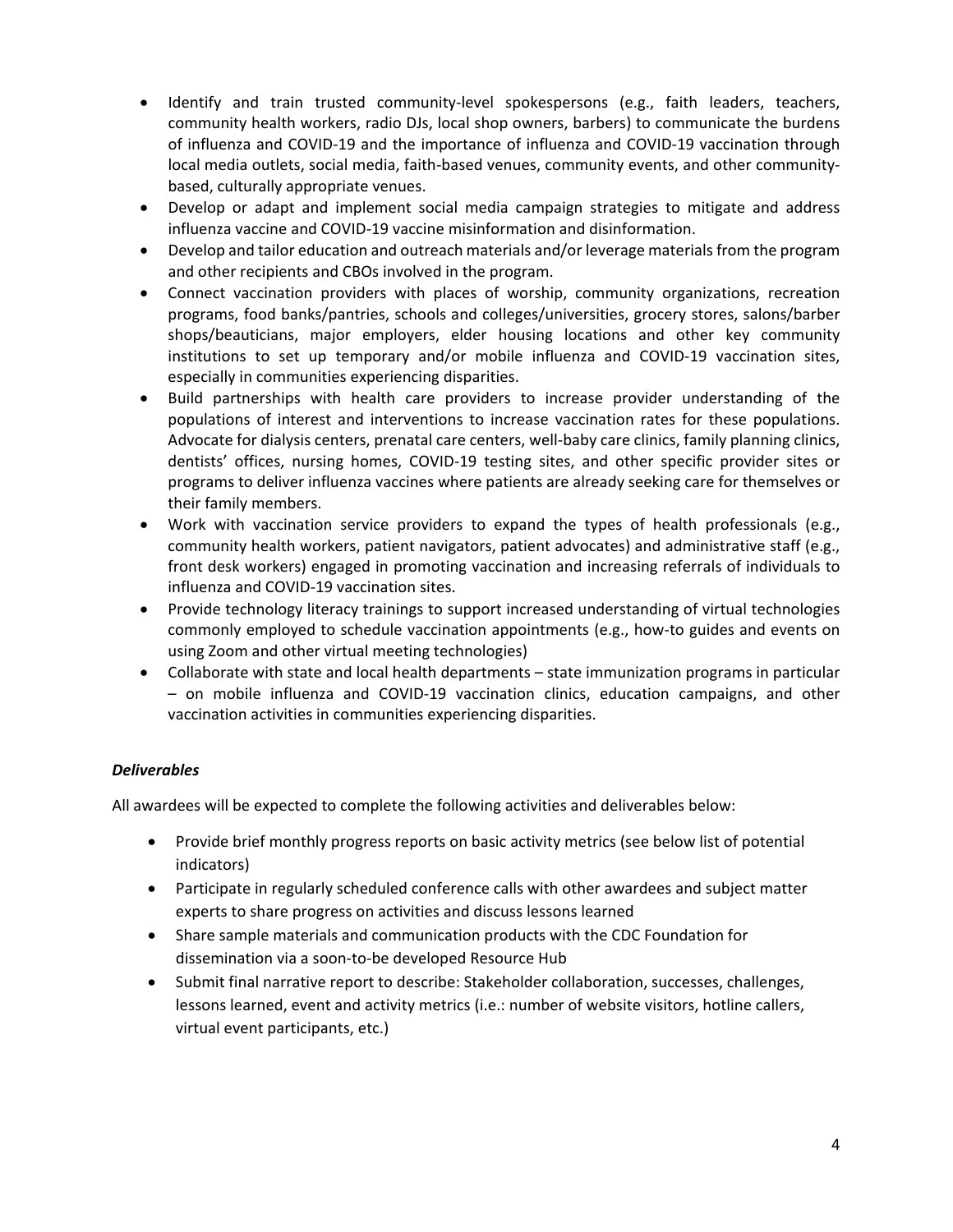Potential indicators include:

- Number and types of local leaders and community members trained
- Number and sub-populations reached by community-level spokespersons
- Percentage of trained community-level spokespersons showing increased competence in implementing training objectives
- Number and types of audience-tested and culturally appropriate messages promoting COVID-19 vaccination
- Number and types of people reached by social media messaging promoting COVID-19 vaccination
- Number and types of events/campaigns held to promote COVID-19 vaccination
- Number and types of people reached by events/campaigns promoting COVID-19 vaccination
- Survey: Number and degree to which people's vaccination sentiments changed
- Number of referred vaccination recipients
- Survey: Increased awareness of vaccine opportunities
- Number of referred individuals vs actual vaccination recipients
- Number of vaccination venues supported
- Number of individuals reached by activities (i.e. number of individuals attending listening sessions, number of communications campaigns launched, etc.)

#### *Timeline*

| April 12, 2021               | <b>RFP Release</b>                                         |
|------------------------------|------------------------------------------------------------|
| April 19, 2021               | <b>Applicant Conference Call</b>                           |
| May 3, 2021                  | <b>RFP Submission Deadline</b>                             |
| May 17, 2021                 | <b>Selection Notification</b>                              |
| May 17-31, 2021              | <b>Finalize Agreements and Transfer of Initial Funding</b> |
| June 1, 2021                 | Anticipated Project Implementation Start Date              |
| TBD                          | <b>Project Kickoff Call</b>                                |
| June 1, 2021- April 14, 2022 | Implementation period of up to 10.5 months                 |

*\*Please note that the timeline is subject to change* 

#### *Funds Available*

CDC Foundation intends to award an estimated 100 subawards ranging from \$50,000 - \$100,000 per funded project. The final award amount is contingent on submission of a detailed and reasonable budget proposal to be approved by the CDC Foundation. Based on funding availability and performance, funded projects may request and receive costed extensions to continue activities beyond the current Year 1 end date of April 14, 2022.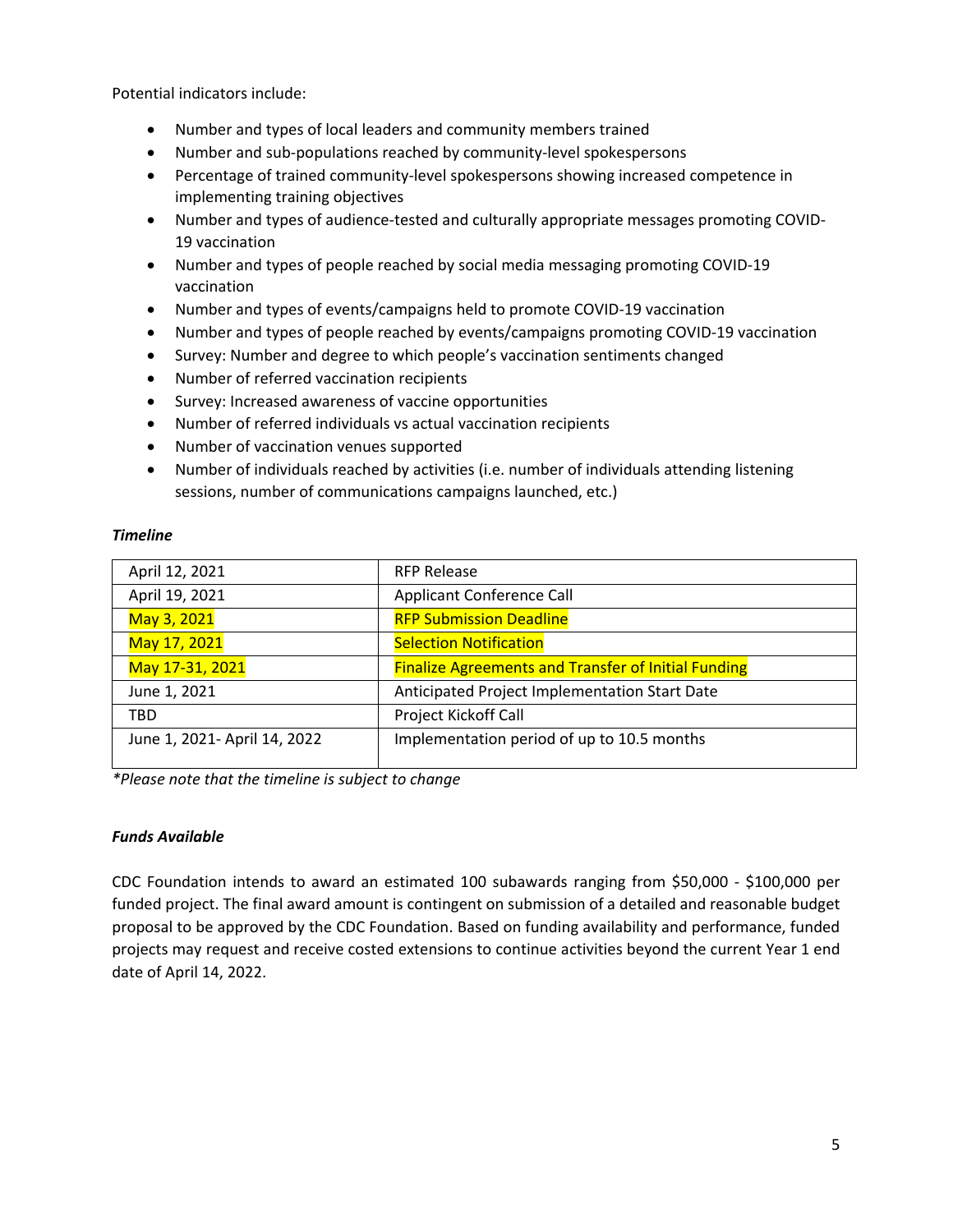# **SECTION II: ELIGIBILITY INFORMATION**

### *Eligible Applicants*

Eligible applicants are nonprofit, tax-exempt 501(c)(3) or under an IRS code other than 501(c)(3). Examples of CBOs can include faith-based organizations, vaccine advocacy organizations, public health focused associations, and civic and social organizations that have the capacity to educate and engage communities of color. Colleges, universities, hospitals, or health systems or their fiscal sponsors are not eligible for funding under this project.

# **SECTION III. APPLICATION INFORMATION**

### *Application Content and Form*

The below information will be requested on the application form that can be accessed at this link: **[Supporting Community-Based Organizations to Increase Vaccine Coverage](https://app.smartsheet.com/b/form/8a7ca6629c61462bbd904cfcf86655b1)**

- 1. Organization Information
	- Organization Name, Address, Website, and Mission
	- EIN/Tax ID
	- DUNS Number To request a DUNS number, visit [https://www.dnb.com/duns](https://www.dnb.com/duns-number/get-a-duns.html)[number/get-a-duns.html](https://www.dnb.com/duns-number/get-a-duns.html)
	- Non-profit status
	- Year established
- 2. Project Description
	- Project Title and Problem Statement with Objective(s)
	- Geographical information (implementation cities, counties, states, zip codes/census tracts). See below section on Applicant Resources for additional data.
	- Describe demographics and characteristics of the target populations in the community.
	- Describe the proposed strategies/activities.
	- Describe experience in engaging community stakeholders in the development of community-driven, culturally appropriate initiatives.
	- Describe prior experience or progress with providing science-based information to at risk populations.
	- Describe how your organization will engage the community through all aspects of the project. Community partners could include health care providers, community health center outreach teams, mutual aid organizations, faith community leaders, civic leaders, vaccination sites, or others.
	- Describe how your organization will collaborate to achieve project objectives. With whom will you collaborate and how?
- 3. Outputs/Outcomes
	- Estimated number of individuals who will be reached by the proposed activities.
	- Describe direct, tangible results of activities.
	- Describe changes anticipated to occur in people or conditions as a result of the activities and outputs by the end of the grant term.
- 4. Budget and Budget Narrative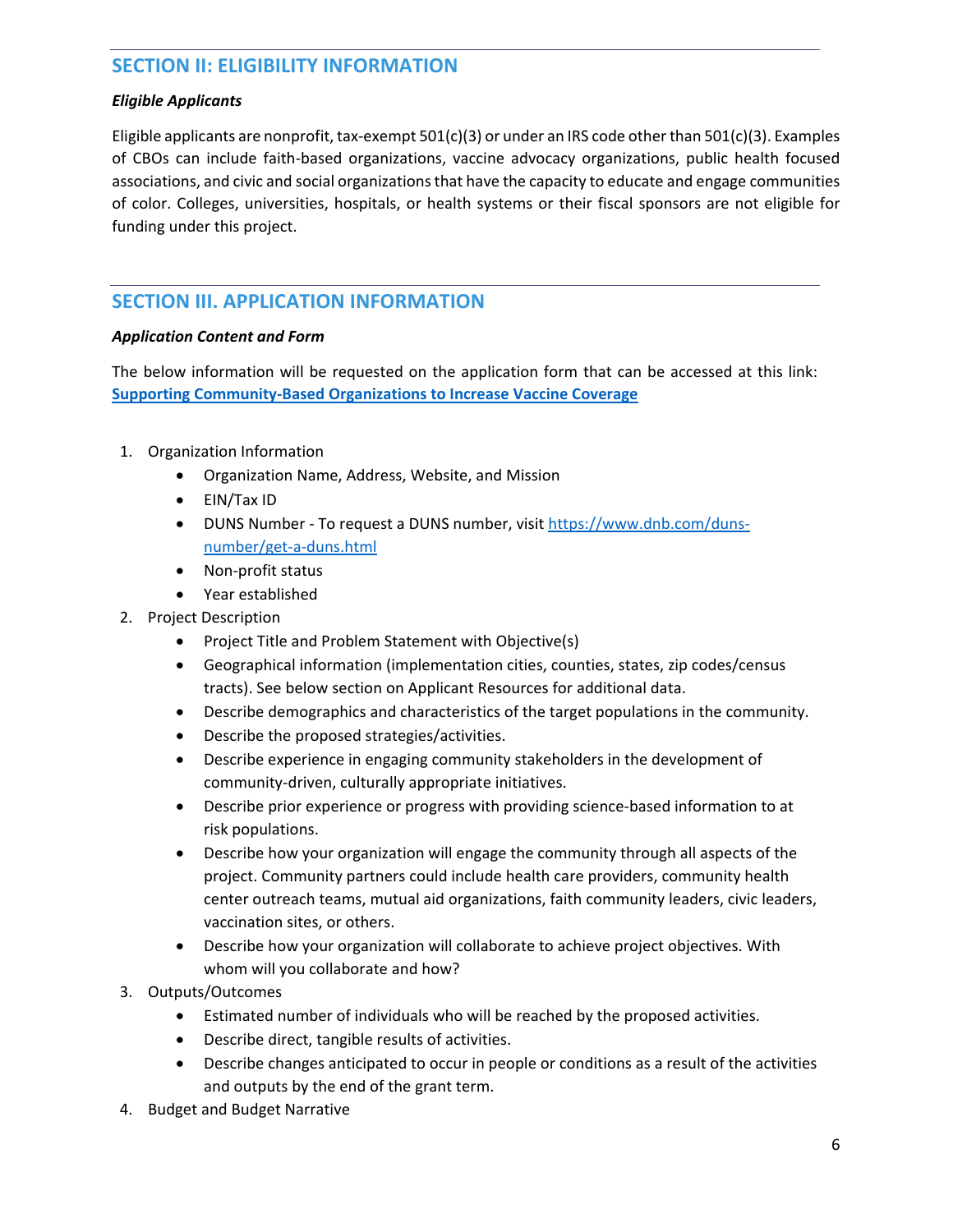- Provide a detailed budget with supporting narrative for all anticipated costs not to exceed \$100,000 with an expected implementation period of June 1, 2021 through April 14, 2022. If the proposed implementation period will start later, please develop your budget to accurately reflect activities based on your proposed start and end dates. Please note that budgets may not run past April 14, 2022. The requested project funds can include the following costs: Salary, Fringe Benefits, Supplies, Equipment, Travel (meal and incidental expenses), Contractual, Other Direct Costs and Indirect Costs. For Indirect costs, an organization must submit documentation of their Negotiated Indirect Cost Rate Agreement (NICRA), otherwise the maximum allowable indirect rate is 10%.
- Please use th[e Budget Narrative Template t](https://www.cdcfoundation.org/CBO-VaccineConfidence-RFP-Budget-Template)hat is provided on the CDC Foundation RFP website. The budget narrative should conform with the [CDC Budget Preparation Guidelines](https://www.cdc.gov/hiv/pdf/funding/announcements/ps15-1509/ps15-1509-budget-preparation-guidelines.pdf)**.**
- Upload a copy of your organization's annual budget and most recent audited financial statement (Note: If one is not available, upload a copy of your most recent annual report).

### *Submitting a Proposal*

Application materials should be submitted by **12:00pm EDT on Monday, May 3, 2021 through the online application form - [Supporting Community-Based Organizations to Increase Vaccine Coverage](https://app.smartsheet.com/b/form/8a7ca6629c61462bbd904cfcf86655b1)**. Notification of receipt of the application will be sent.

| <b>Domain</b>                                                                                       | <b>Selection Criteria</b>                                                                                                                                                                                                                                                                                                                                                                                                   | <b>Score</b> |
|-----------------------------------------------------------------------------------------------------|-----------------------------------------------------------------------------------------------------------------------------------------------------------------------------------------------------------------------------------------------------------------------------------------------------------------------------------------------------------------------------------------------------------------------------|--------------|
| <b>Organizational Mission,</b><br><b>Populations Served and</b><br><b>Past Experience</b>           | Project title, problem statement and objectives<br>Description of demographics and relevant health<br>characteristics of the at-risk populations in the<br>community.<br>Demonstrated experience in engaging community<br>stakeholders in the development of community-<br>driven, culturally appropriate initiatives.<br>Prior experience or progress with providing science-<br>based information to at risk populations. | 25 Points    |
| <b>Well-defined Community</b><br><b>Engagement Approach and</b><br><b>Activities (Project Plan)</b> | Feasibility of proposed plan.<br>Detailed proposed strategies, activities, and<br>timeline for completing work.<br>Description of how your organization will engage<br>the community through all aspects of the project.<br>Description of how and with whom organization<br>will collaborate to achieve project objectives.                                                                                                | 25 Points    |

## **SECTION IV: APPLICATION REVIEW CRITERIA**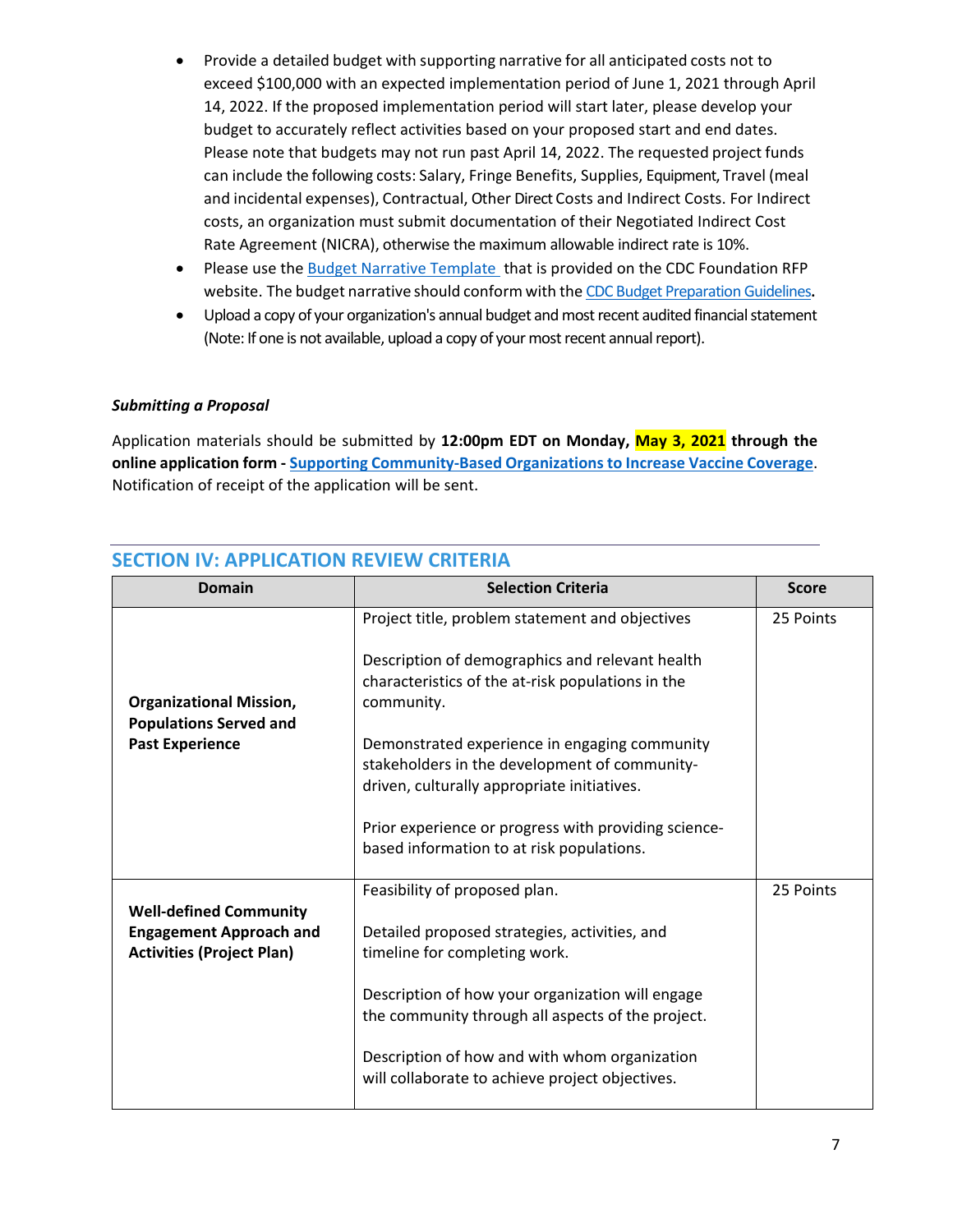| Clear outputs, outcomes,<br>and impact (M&E)          | Detailed deliverables specific to the proposed<br>project.<br>Estimate number of individuals who will be reached<br>by the proposed activities<br>Description of populations that will be reached<br>(race/ethnicity, age, special needs)<br>Describe direct, tangible results of activities<br>Description of changes anticipated to occur in<br>people or conditions as a result of the implemented<br>activities and outputs by the end of the grant term. | 25 Points     |
|-------------------------------------------------------|---------------------------------------------------------------------------------------------------------------------------------------------------------------------------------------------------------------------------------------------------------------------------------------------------------------------------------------------------------------------------------------------------------------------------------------------------------------|---------------|
| <b>Detailed Budget and</b><br><b>Budget Narrative</b> | Detailed budget and narrative that follows the CDC<br><b>Budget Preparation Guidelines</b>                                                                                                                                                                                                                                                                                                                                                                    | 25 points     |
|                                                       |                                                                                                                                                                                                                                                                                                                                                                                                                                                               | 100<br>points |

### *Review and Selection Process*

Completed eligible applications submitted by the May 3, 2021 deadline will be evaluated and scored in accordance with the review criteria stated above. All applicants will receive a notification of whether their proposal was selected for funding. Unsuccessful applicants will be notified as to whether their application is under review by another Prime Partner. The CDC Foundation will not provide scores or specific review feedback to unsuccessful applicants.

# **SECTION V. APPLICANT CONFERENCE CALL**

The CDC Foundation will host an applicant conference call to answer questions related to this RFP on **April 19, 2021 from 2:00pm – 3:00pm EDT**. Applicants are encouraged to submit questions by 12:00pm EDT on April 19, 2021, via email a[t RFPQuestions@cdcfoundation.org.](mailto:RFPQuestions@cdcfoundation.org) The submitted questions and responses will be shared on the conference call and made available on the CDC Foundation's website on the RFP page following the call.

Please register in advance for the meeting:

[https://cdcfoundation.zoom.us/meeting/register/tJEtf--rqzMtHdR\\_1cqxgQzevUVzTQCYhlXr](https://cdcfoundation.zoom.us/meeting/register/tJEtf--rqzMtHdR_1cqxgQzevUVzTQCYhlXr)

After registering, you will receive a confirmation email containing information about joining the meeting.